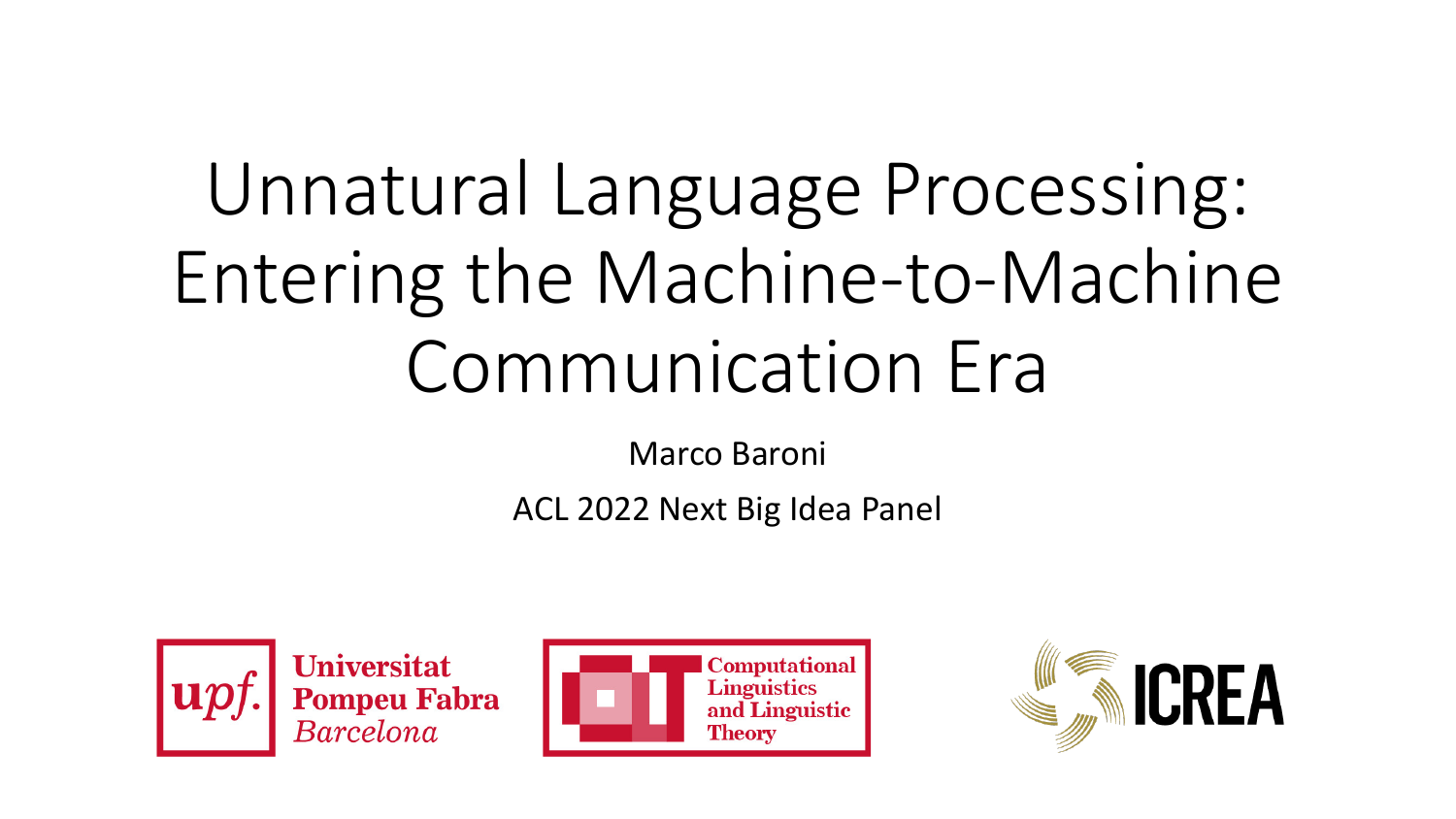### A brief history of deep-learning-based NLP

- From designing and training your own network from scratch for each distinct task…
- ... to using a large pre-trained network "as-is" for a new task by hacking its interface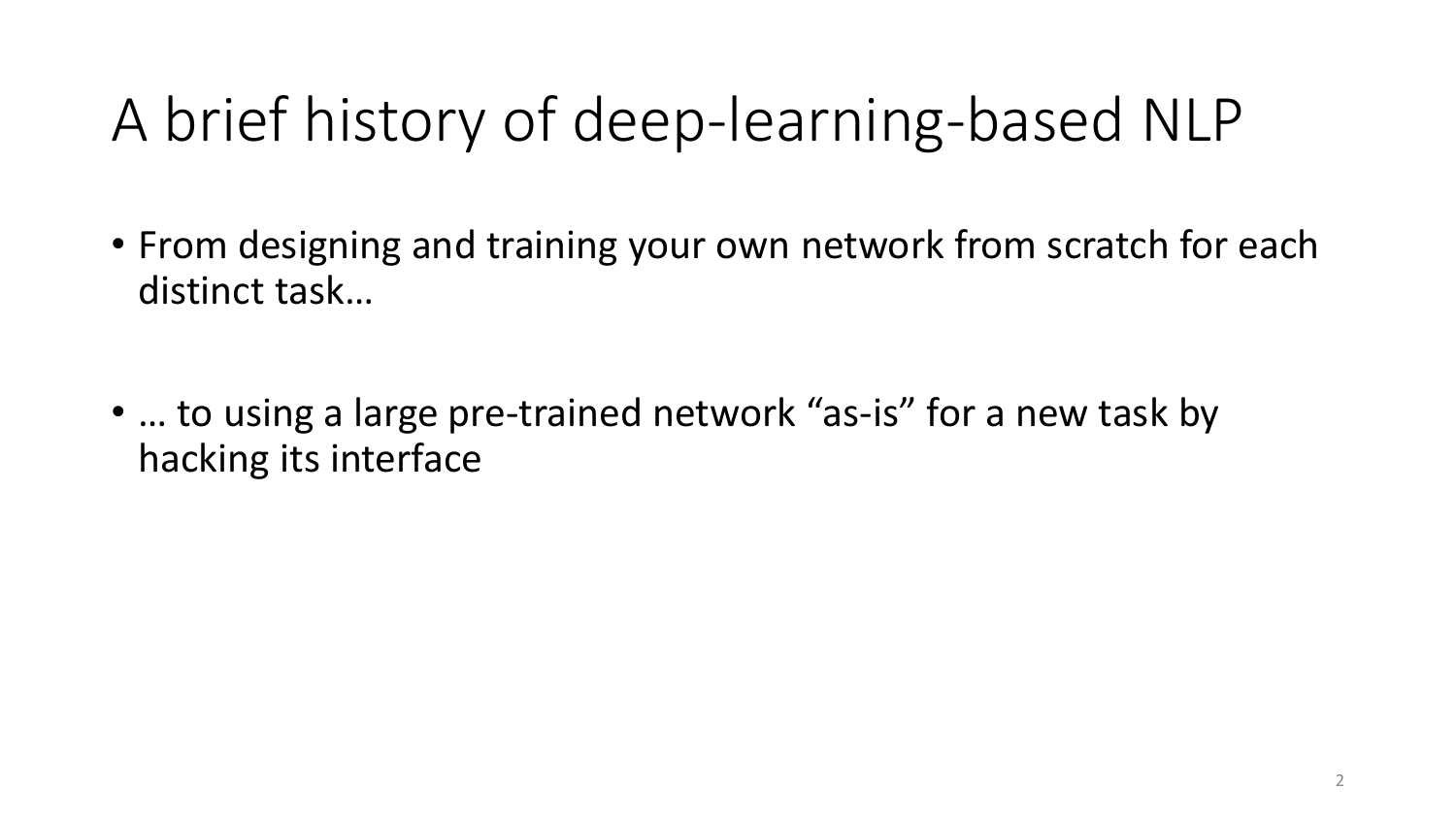### A brief history of deep-learning-based NLP

- From designing and training your own network from scratch for each distinct task…
- ... to using a large pre-trained network "as-is" for a new task by hacking its interface
	- E.g., "prompt engineering":
		- Turn GPT2 into slot filling system by querying it with template such as "*X was born in [MASK]*"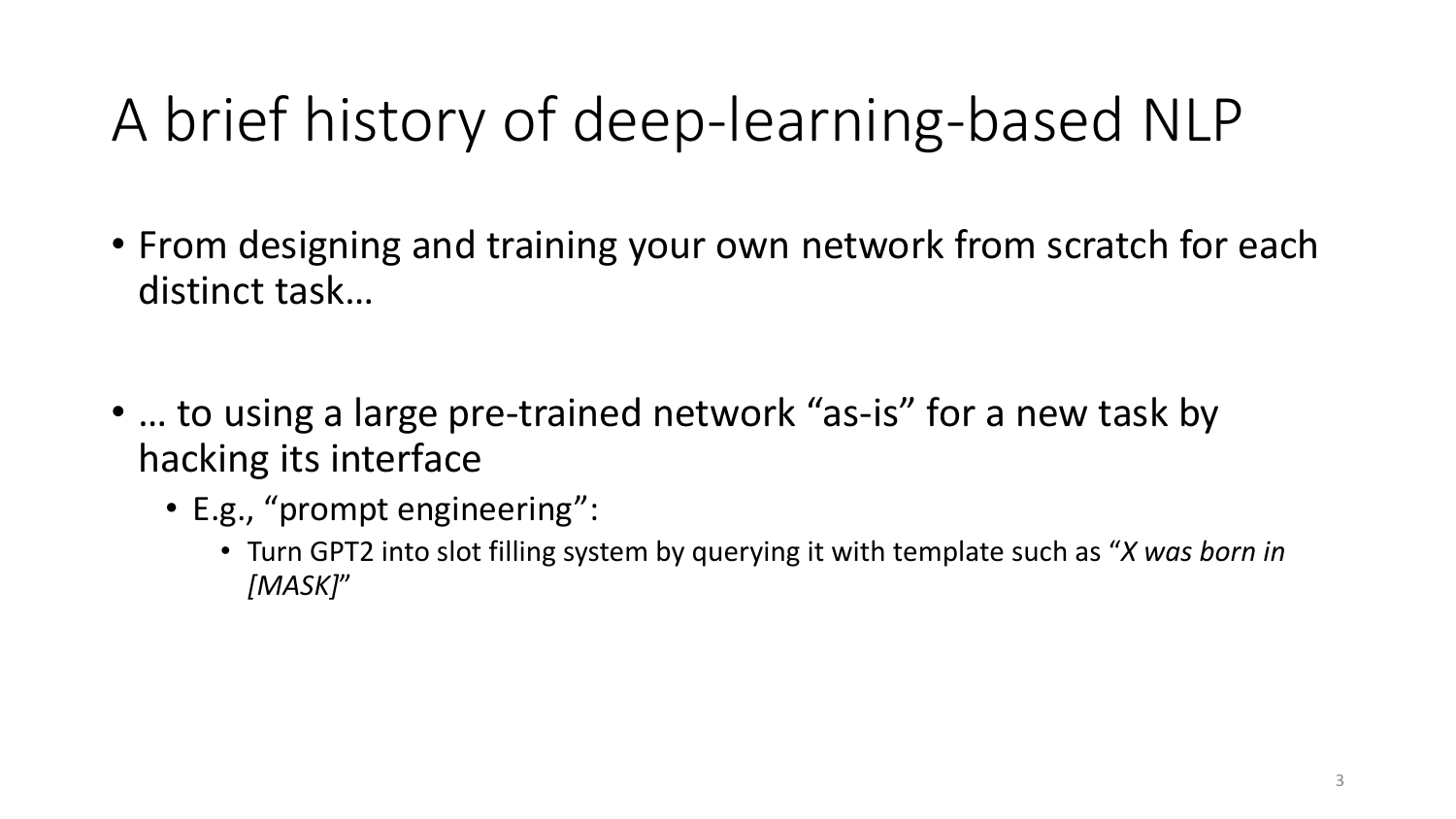## (Near) futurology



- **Frozen pre-trained networks that autonomously interact by hacking each other's interfaces to solve new tasks together**
	- I.e., by relying on a machine-to-machine interface protocol
- A few scenarios:
	- Net-powered online services from different providers
	- Net-powered smart apps in a household
	- Net-powered robots, self-driving cars
- Assume initially all network architectures are embedded into language models
	- so that interface protocol amounts to machine-to-machine language translation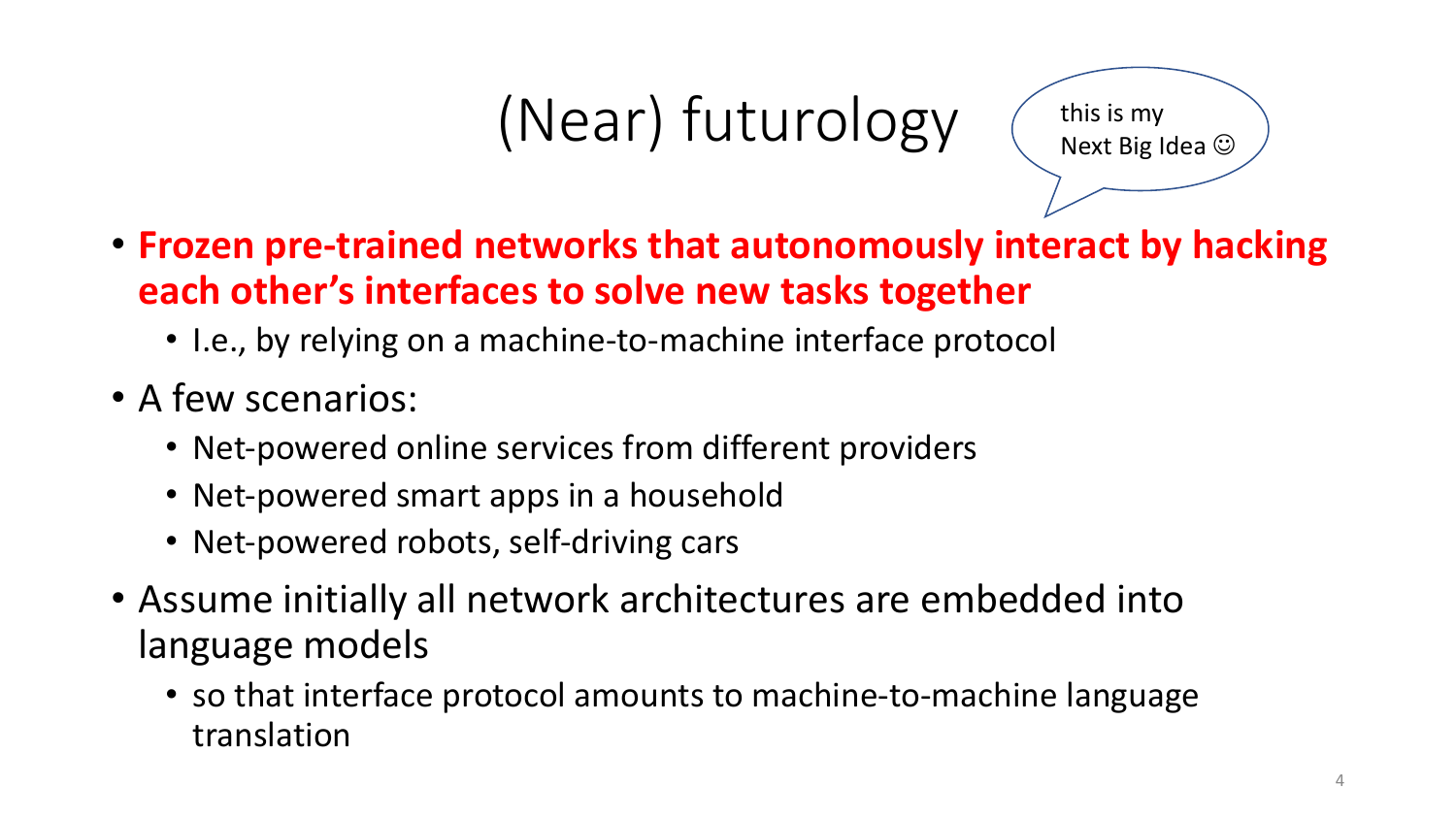#### How should neural networks communicate

- Through a *learned* interface protocol
	- Too time-consuming to code an interface protocol by hand for each possible network combination and task
- Through an *easily generalizable* interface protocol
	- Different tasks
		- Your smart fridge telling Alexa 4.0 that milk is running out
		- Alexa 4.0 telling the fridge to lower the temperature
	- Different network combinations
		- The fridge telling Alexa 4.0 that milk is running out
		- Alexa 4.0 buying milk from a smart supermarket app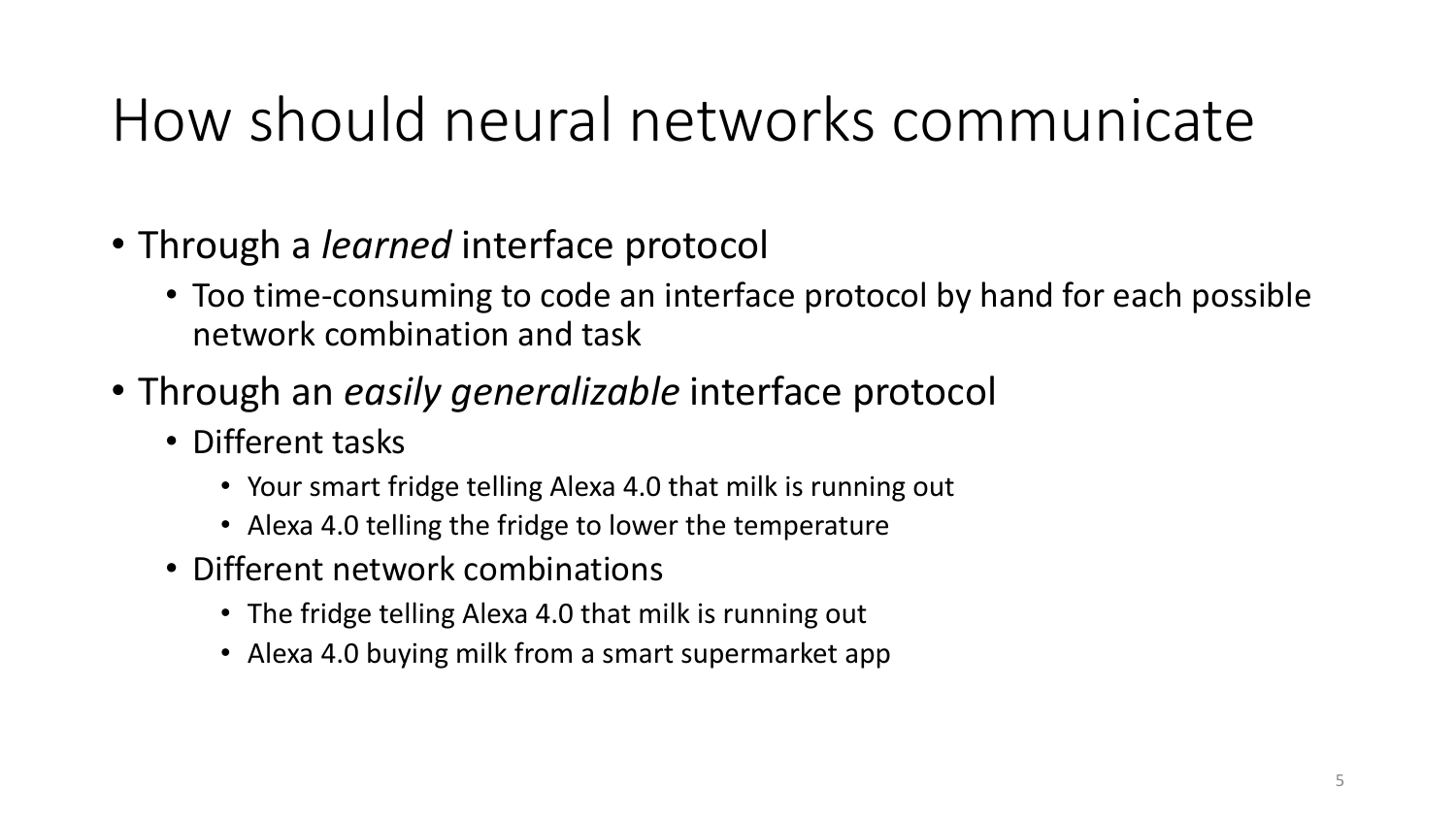#### A learned interface between two language models





 $\begin{array}{|c|c|c|c|c|}\n\hline\n\text{a b c} & \text{LM} & \text{a y z} & \text{input and output tokens} \\
\hline\n\end{array}$ fed to / generated by a frozen language model



a machine-to-machine translation module

the only component of the system to be trained

task success as main training signal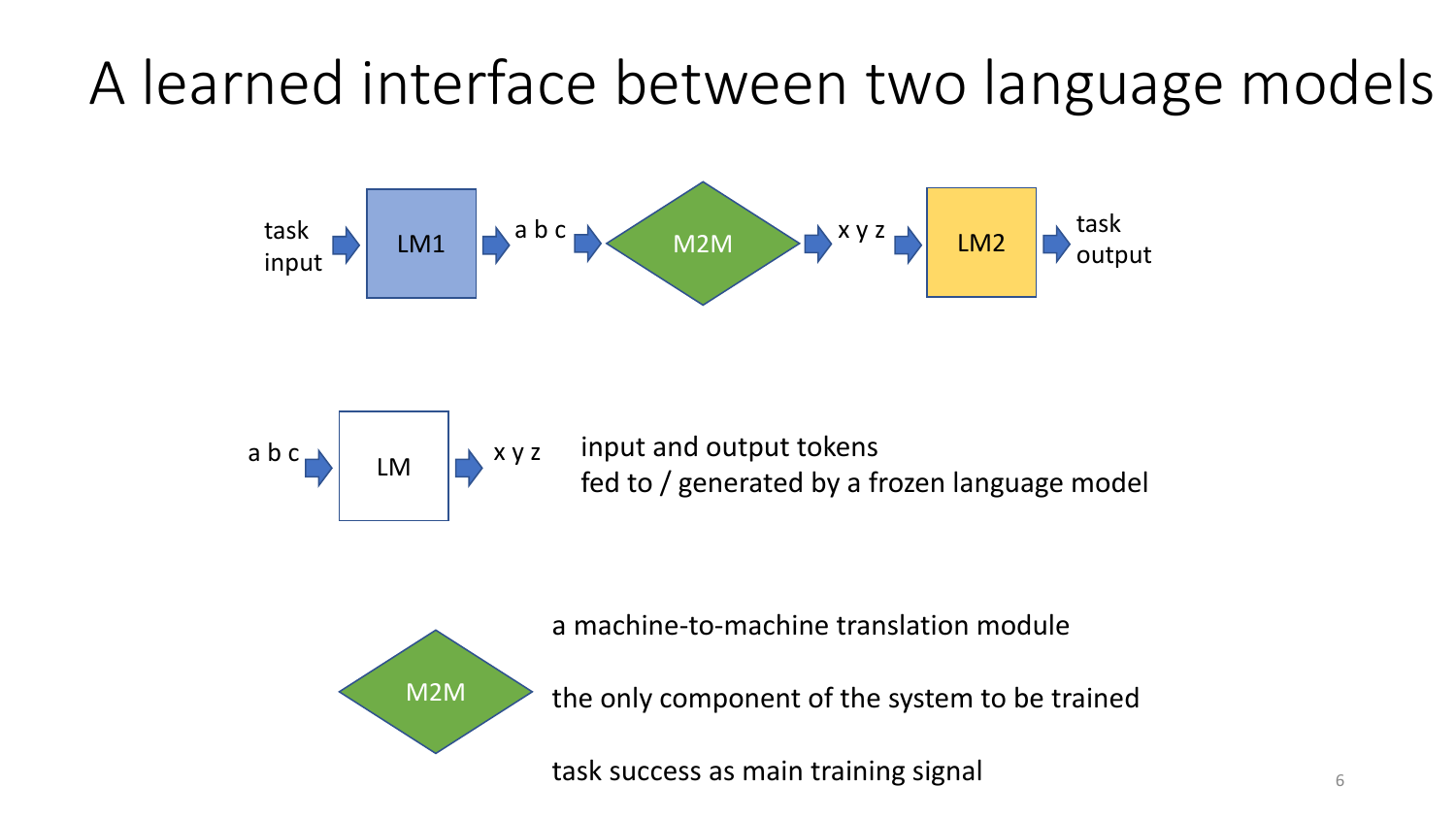Plug in a third LM to perform new task: M2M should require just minimal task- and LM-specific tuning

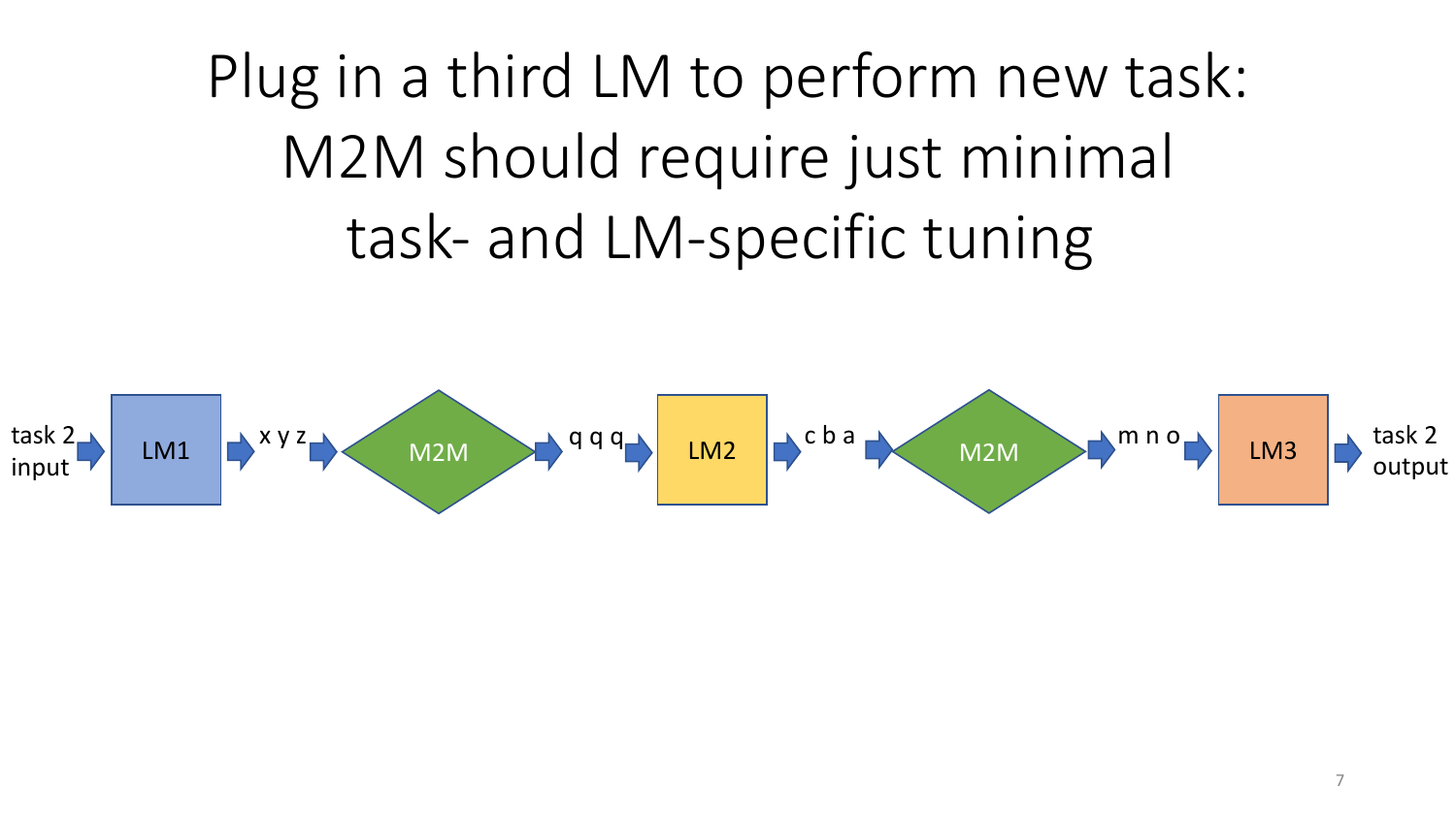#### Unnatural Language Processing

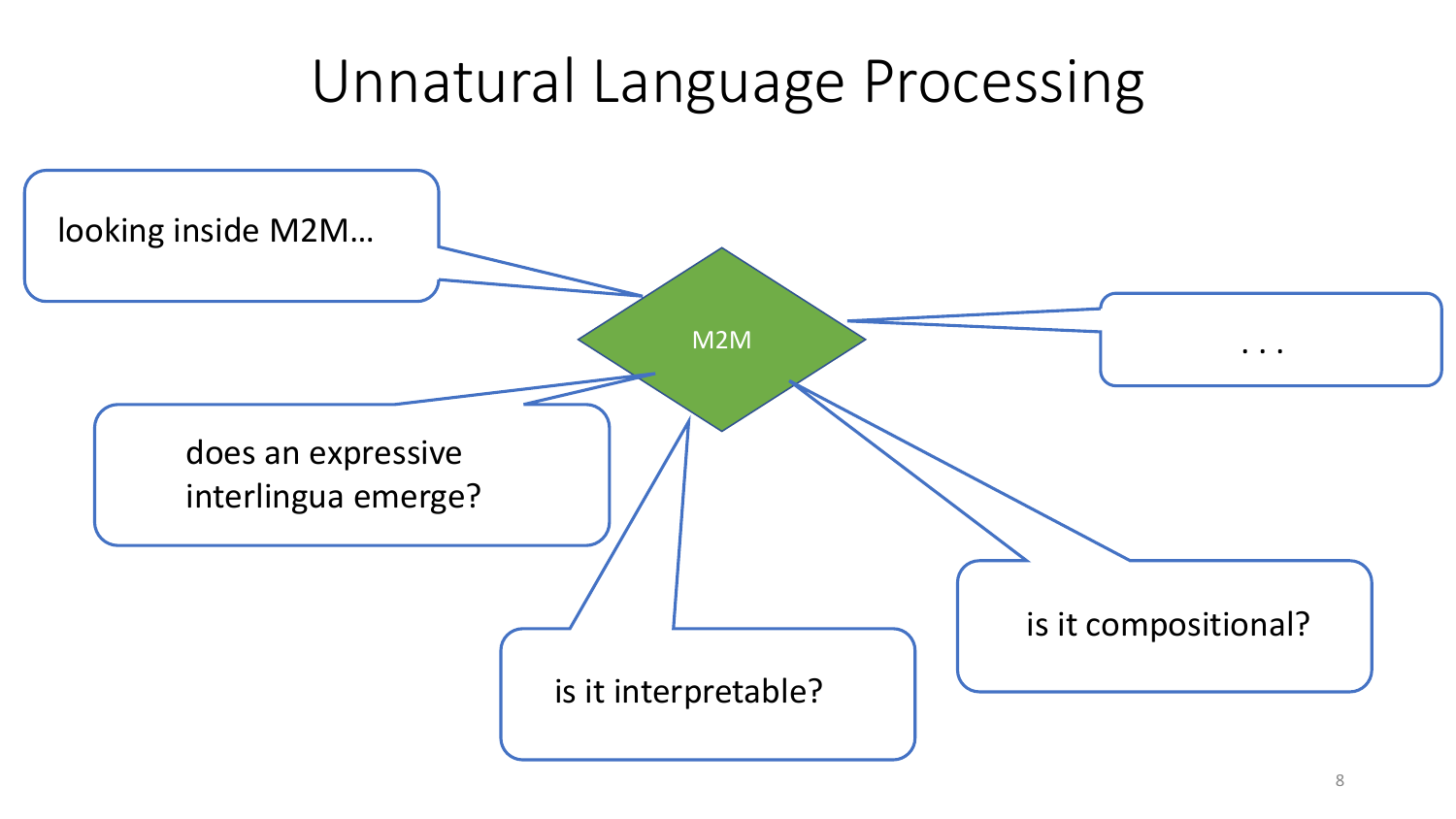### [Getting ther](https://github.com/adapter-hub)e step by

- P[rompt engineering](https://socraticmodels.github.io/)
	- Especially automated prompt induction methods
	- [http://pretrain.nlpedia.ai/](https://github.com/vermashresth/awesome-emergent-languages)
- Adapters
	- See He et al. ICLR 2022 on prompting/adapters common
	- https://github.com/adapter-hub
- "Socratic models"
	- https://socraticmodels.github.io/
- Deep net emergent communication
	- https://github.com/vermashresth/awesome-emer